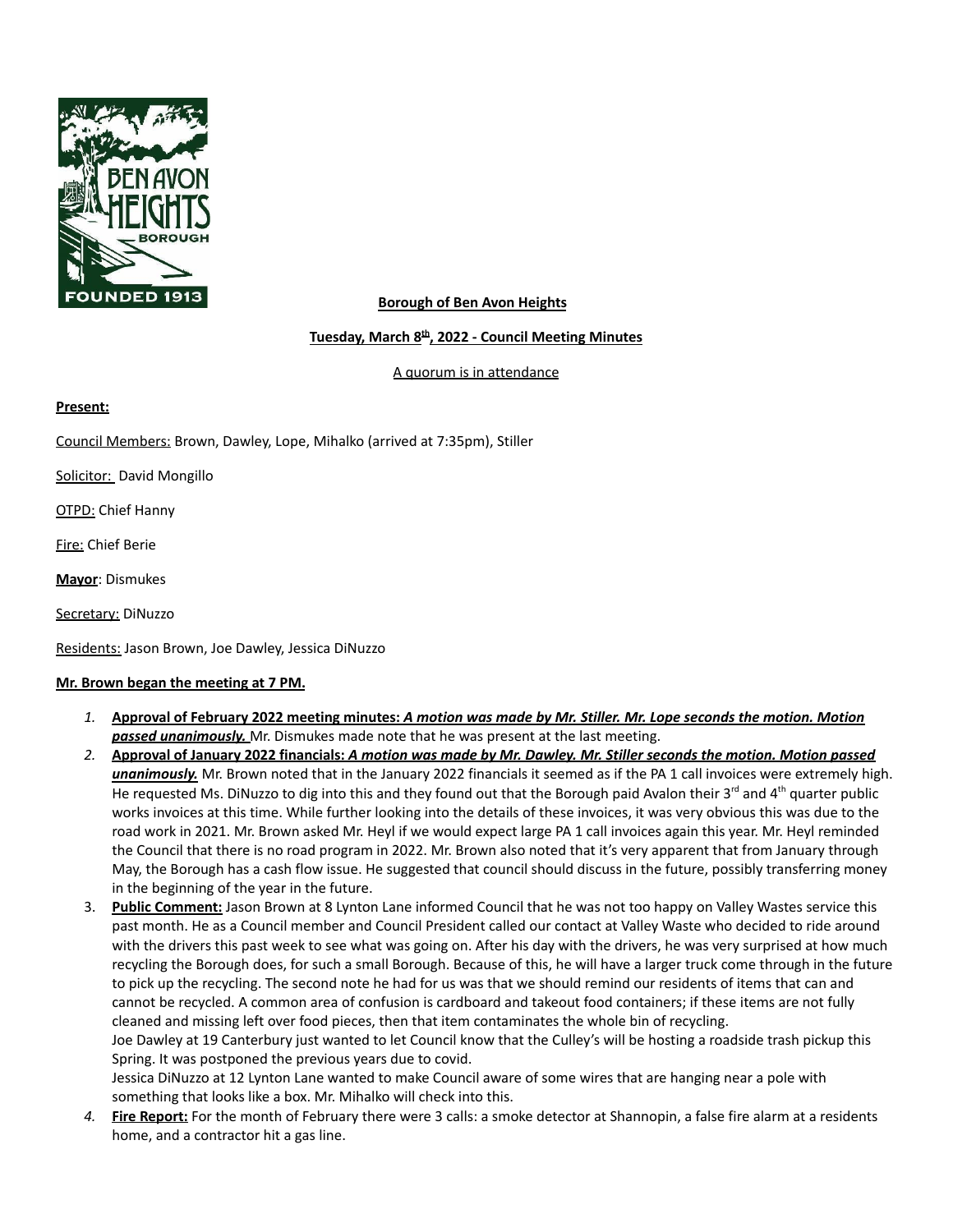- **5. Police Report:** Please see attached report for the month of February. Chief also noted that he dropped off the reflective strips for the stop signs to the Borough. Mr. Stiller will have these installed on the stop signs at the Wilson intersection. Mr. Stiller also noted that the Borough did contact the resident at the corner of Wilson and Penhurst about the hedges and they have acknowledged our request and will trim these come spring time. With spring around the corner, Mr. Stiller will continue to work with Avalon on setting down some additional safety items such as stop bars on the road.
- 6. **Engineers Report:** Please see attached memo provided by LSSE. Mr. Dawley noted that the section of Canterbury that Columbia Gas had opened up was recently sealed. Mr. Stiller updated council that PennDot came out to review the New Brighton Road drainage issue and they believe that they can fix this by slightly changing the pitch of the road through a micromill. They will be in the area this summer and will continue to update the Borough and at no cost to us. Mr. Stiller also informed Council members that a resident of Oxford had a sinkhole open up in their driveway. They looked into it and the Borough has no lines going into that area where the sinkhole developed. *A motion was made by Mr. Mihalko to advertise the CCTV Lateral Testing Ordinance. Mr. Dawley seconds the motion. The motion passed unanimously.*
- 7. **Green Space update:** Council is set to meet with Walt's landscaping at the end of March to hopefully complete the contracts.
- 8. **Cyber insurance:** Mr. Lope updated Council that the Borough received an additional quote specifically for cyber coverage. They have a call scheduled with Jamie Northey, our insurance representative later this month to understand the policy more.
- 9. **North Hills 4 th of July Fireworks:** tabled until April.
- **10. Action items:** Mr. Brown informed Council the only one outstanding item is the cyber policy and he hopes to have that complete for our next meeting. He would also like to invite Al Cuteri to our next meeting so we can discuss where the Planning Commission is with the drafted zoning ordinance.
- **11. Executive session:** No executive session was needed.

meeting ended at 7:38pm

Jessica DiNuzzo, Secretary

March 08, 2022

# **Calls for Service - by UCR Code**

Incidents Reported Between 02/01/2022 and 02/28/2022 **BEN AVON HTS** 



|             |                                            | Primary | Secondary UCR Count |        |        |
|-------------|--------------------------------------------|---------|---------------------|--------|--------|
| Code        | Description                                | Count   | Code 2              | Code 3 | Code 4 |
| 3620        | DISTURBANCES-OTHER (FIGHTS, DISPUTES, ETC) |         |                     |        |        |
| 3855        | ROAD DEPARTMENT CALL OUT                   | 6       |                     |        |        |
| 3870        | MEDICAL EMERGENCY/ ASSIST AMBULANCE        | 2       |                     |        |        |
| 4012        | <b>GAS LEAKS &amp; EXPLOSIONS</b>          |         |                     |        |        |
| 6008        | TRAFFIC ACCIDENT INVOLVING NONINJURY       | 2       |                     |        |        |
| 6310        | <b>TRAFFIC POST</b>                        | З       |                     |        |        |
| 7092        | ROUTINE PATROL COMPLETED                   | 68      |                     |        |        |
| <b>CITT</b> | TRAFFIC CITATION                           | 2       |                     |        |        |
|             | Total Calls                                | 85      |                     |        |        |

# *MEMO*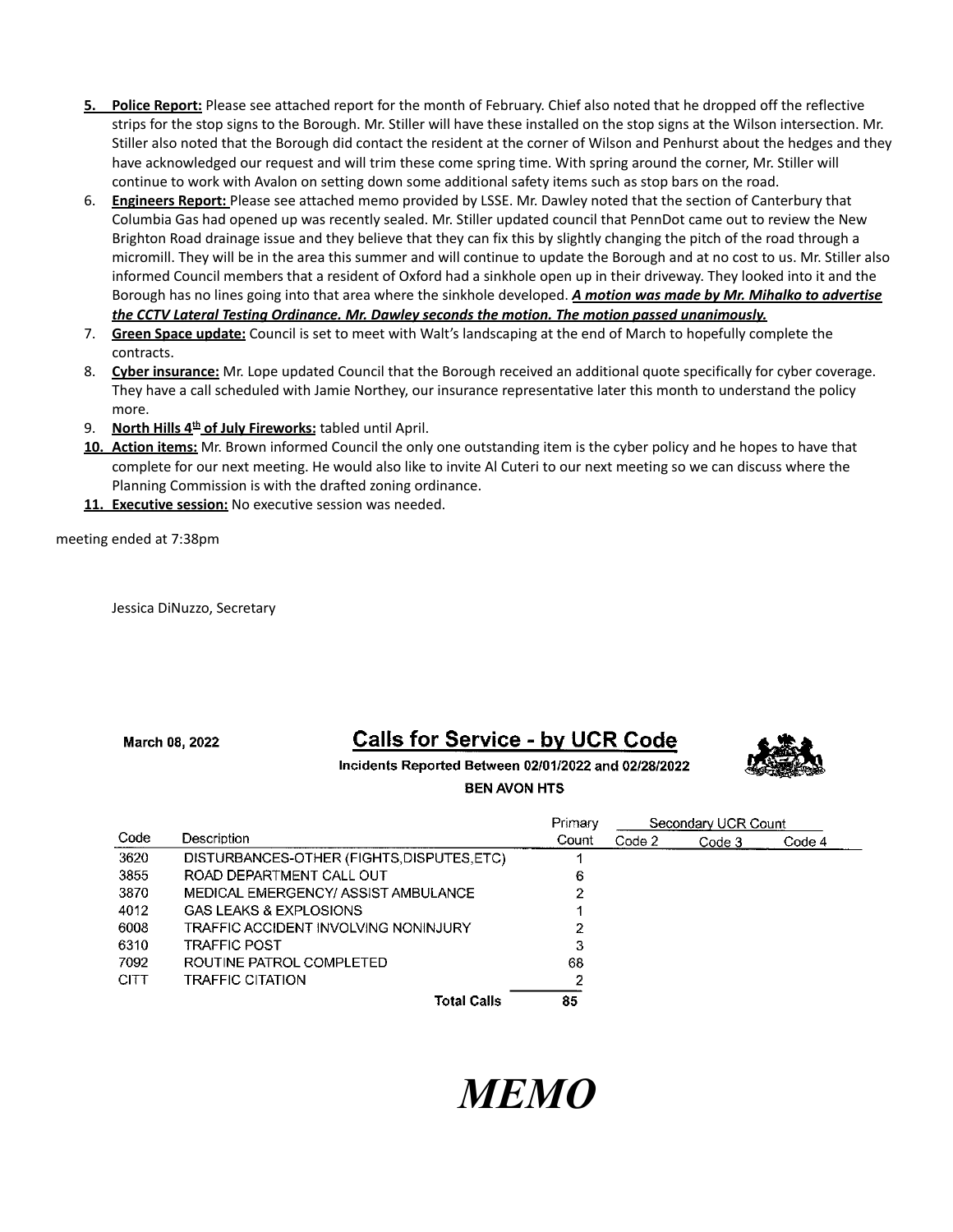

TO: Ben Avon Heights Borough

FROM: Kevin A. Brett, P.E. John R. Heyl, P.E., CPESC

## SUBJECT: **March 8, 2022 Meeting Engineering Report**

DATE: March 1, 2022 S. O. No.: 0452-01

cc:

Following is a summary of the engineering services provided since the last Engineering Report:

#### **1. Phase II Consent Order and Agreement (COA):**

*The Phase II COA was released by ACHD on September 1, 2021. A meeting was held with Borough Representatives on September 29, 2021 to review the order. ACHD is requesting that signed COAs be forwarded back to ACHD by October 31, 2021. LSSE reviewing the Exhibit 'B' information as part of the 6-month baseline due diligence period. A report documenting the findings of this review will be drafted for submittal to ACHD in April / May 2022*. **Ongoing.**

*Borough Council approved the update to the Operations and Maintenance Plan at the May 2020 meeting. Work was awarded to Robinson Pipe Cleaning Company in the amount of*

*\$39,072.50 as noted in letter dated August 13, 2020. A repair scope for the Year 1 area including an Opinion of Probable Cost has been drafted. Four manholes were unable to be located, and CCTV for two sewer lines were incomplete because of access issues. A repair scope for Years 1 and 2 of the O&M Program has been submitted to the Borough for review. LSSE to assist Borough with the preparation of Bid Documents for the repair scope identified by the Borough. LSSE transmitted an updated Sanitary Sewer O&M Budget on January 17, 2022.*

#### **2. ALCOSAN Regionalization:**

*Ben Avon Borough sent a March 19, 2020 letter in regards to the potential repairs and maintenance required to transfer ownership over to ALCOSAN for a portion of the multi- municipal sanitary sewer line tributary to ALCOSAN POC O-18. The letter mentions splitting up the cost of repairs and maintenance based on tributary EDUs from each upstream community. LSSE has prepared a summary of available*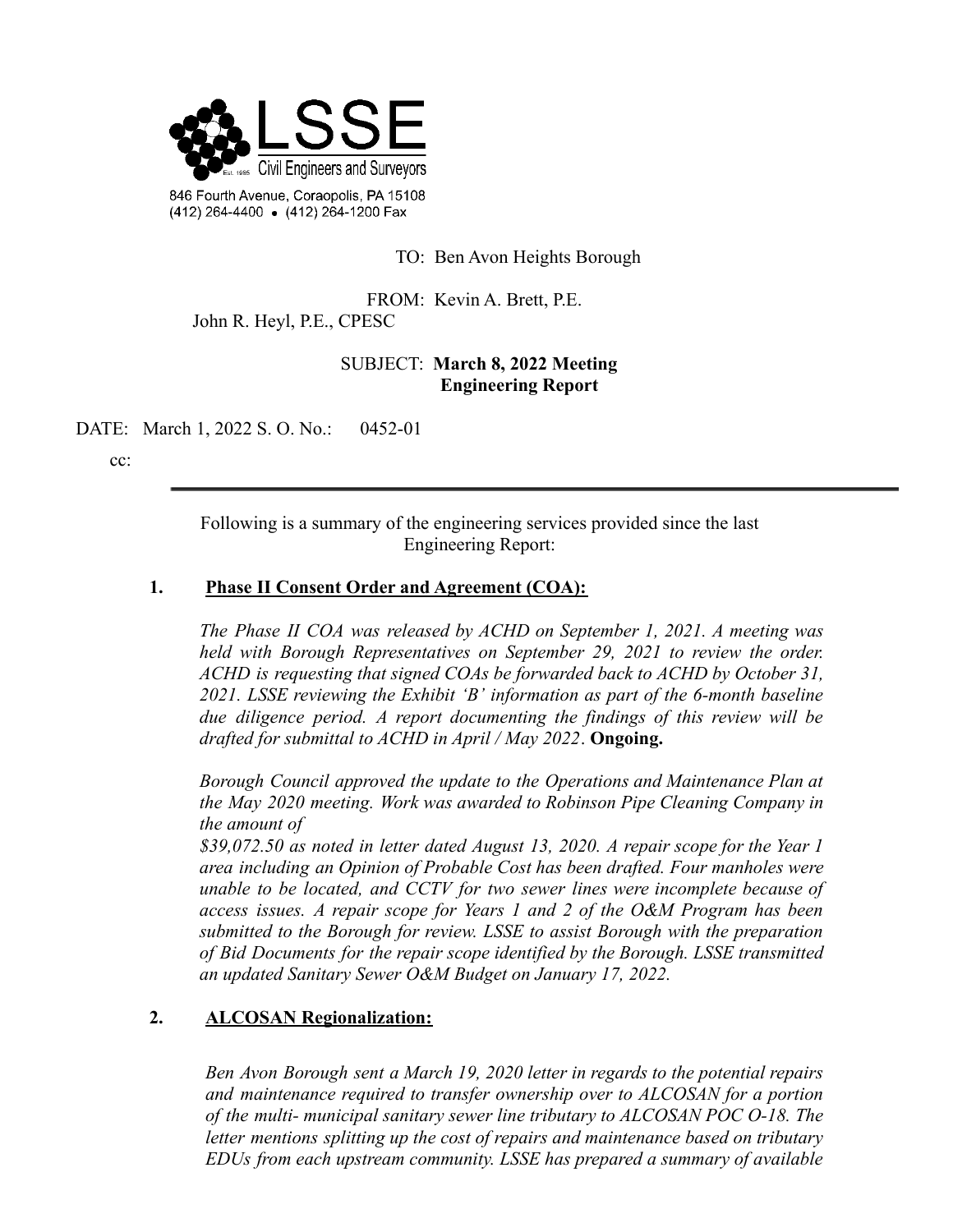*information. To evaluate this methodology fully, the following information is required for review:*

- *1. Scope of work required to complete repairs*
- *2. Opinion of Probable Cost to complete repairs*
- *3. Cost Allocation EDU split by community*

N:\PROJ\452\452-01\2022 Meetings\03 March.docx

1 of 2

- *3. Preliminary schedule to complete work*
- *4. Draft Agreement for Repair / Maintenance of the shared sewer facilities*

*LSSE awaiting additional information from Ben Avon Borough to proceed. A meeting to discuss O-18 Regionalization / Phase II COA status for all municipalities in the O-18 sewershed was held on February 2, 2022.*

#### **3. Chapter 94 Wasteload Management Report:**

**LSSE submitted the Annual Report on February 25, 2022 (Attachment A).**

#### **4. MS4 Permit:**

*PaDEP issued MS4 Waiver Approval letter on April 24, 2018. Next permit cycle is September 2023.* **Waiver will be submitted in by September 2022.**

#### **5. Miscellaneous Items:**

**1. 19 Cambridge: Resident notified the Borough of significant water seeping from the slope behind their house. LSSE performed a field review and confirmed that the Borough does not have a storm or sanitary sewer in the vicinity of the seep. LSSE has reached out to West View Water to have them inspect their waterline along Briar Cliff Road. West View Water located a leak and has made the repair.**

#### **6. 2021 Roadway Improvement Program**

*Project was awarded to A. Liberoni, Inc. in the amount of \$255,408.74 (Base Bid, Add Alternate Nos. 1, 2, 3, 4, 5 and 6) as noted in letter dated March 23, 2021. Pre-Construction Meeting held on April 23, 2021. LSSE transmitted Change Order No. 1 to the Borough for execution on July 16, 2021; this change order is for extra storm sewer work on Bidderford Road and the removal of the concrete sidewalk on Oxford Road. Concrete work has been completed. LSSE transmitted Partial Payment No. 1 in the amount of \$148,399.28 as noted in letter dated September 12, 2021. Final walkthrough was held on November 29, 2021. . LSSE transmitted Partial Payment No. 2 in the amount of*

*\$133,970.81 as noted in letter dated January 10, 2022. Final Walkthrough held on January 10, 2022; LSSE issued updated punchlist letter on January 25, 2022.*

#### **7. LSA Grant**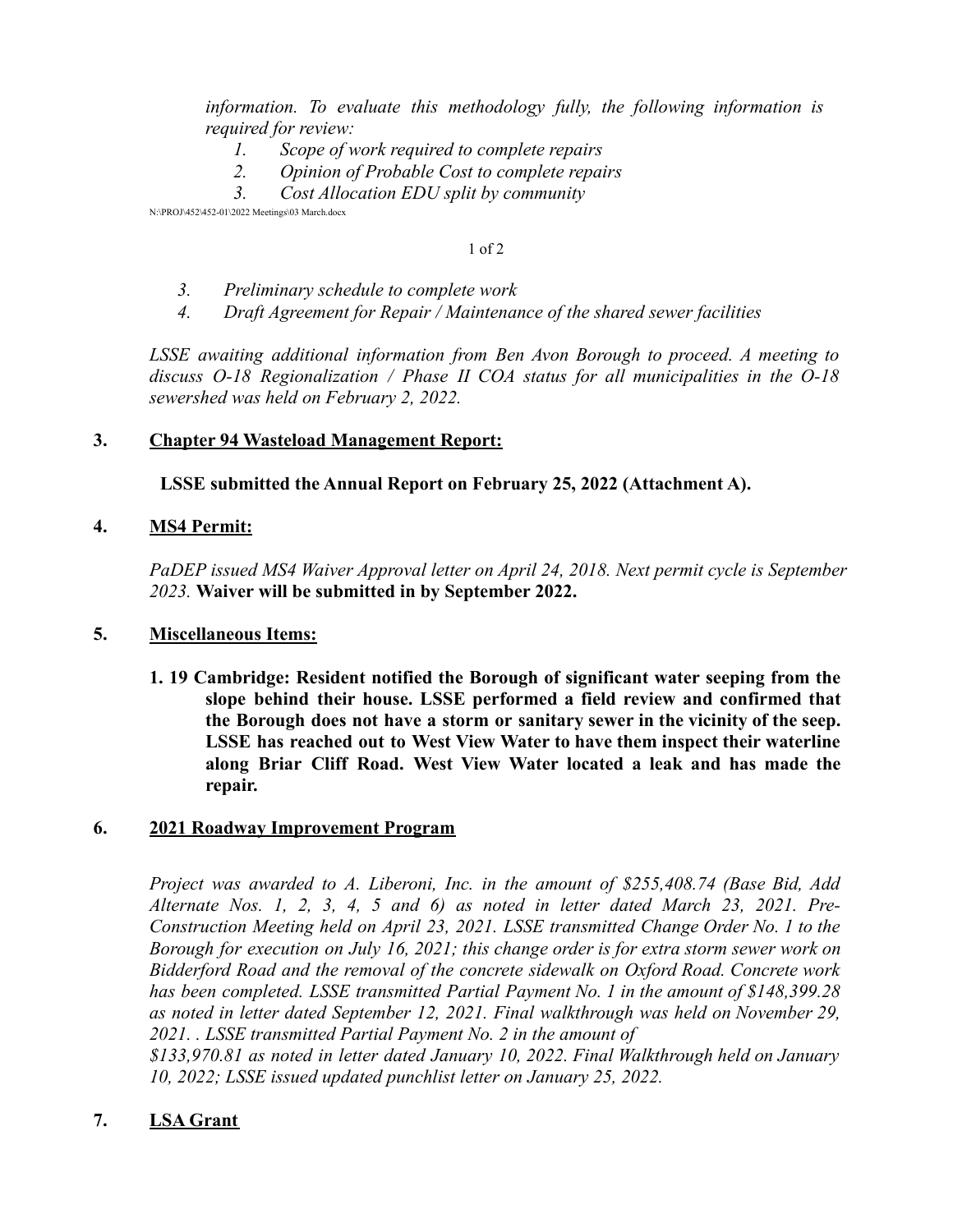# **LSSE transmitted resolution for 2022 Sanitary Sewer Lining Repairs for grant application (Attachment B).**

# **8. 2018 Roadway Improvement Program**

**LSSE transmitted Maintenance Bond items to Contractor to address on February 25, 2022 (Attachment C).**

 $N:\setminus$ 

### **BEN AVON HEIGHTS BOROUGH 2021 CHAPTER 94** - **ANNUAL REPORT**

| <b>Chapter 94</b><br>Reference | <b>Response</b>                                                                                                                                                                                                                                                                                                                                                                                                                                                                                                                                              |
|--------------------------------|--------------------------------------------------------------------------------------------------------------------------------------------------------------------------------------------------------------------------------------------------------------------------------------------------------------------------------------------------------------------------------------------------------------------------------------------------------------------------------------------------------------------------------------------------------------|
| §94.12(a)(4)                   | There were no sewer extensions constructed in 2021. This area is fully developed and<br>there are no planned sewer extensions or other development known at this time.                                                                                                                                                                                                                                                                                                                                                                                       |
| §94.12(a)(5)                   | Routine maintenance is completed by Borough personal and in accordance with Phase II<br>Consent Order (COA) requirements.                                                                                                                                                                                                                                                                                                                                                                                                                                    |
|                                | The Ben Avon Heights O&M Plan was originally prepared in 2010 as required by the<br>2004 Administrative Consent Order with the Allegheny County Health Department<br>(ACHD). Borough Council approved an update to the O&M Plan at the May 2020<br>council meeting that included a 5-year rotational schedule for Visual Inspection,<br>Cleaning / CCTV and Manhole Physical Surveys throughout the Borough.<br>This plan<br>was bid out for the initial 5 year program at one time and was awarded to Robinson Pipe<br>Cleaning Company on August 13, 2020. |
|                                | In 2020, sanitary sewer CCTV and cleaning was completed on approximately 3,765<br>linear feet of sewers along with 16 manhole physicals surveys completed by LSSE in the<br>Cambridge / Briarcliff area (O&M Plan Year 1).                                                                                                                                                                                                                                                                                                                                   |
|                                | In 2021, sanitary sewer CCTV and cleaning was completed on approximately 2,520<br>linear feet of sewers along with 17 manhole physicals surveys completed by LSSE in the<br>Perrysville/Wilson/Kent area (O&M Plan Year 2).                                                                                                                                                                                                                                                                                                                                  |
|                                | The Phase II COA was executed on October 28, 2021. Exhibit 'B' information is<br>currently under review as part of the 6-month baseline due diligence period. The Ben<br>Avon Heights sanitary sewer system is characterized as below the "Gold Line Standard"<br>and not tributary to municipal SSO's.                                                                                                                                                                                                                                                      |
| §94.12(a)(6)                   | The general condition of the collection system is commensurate with age and<br>constructed largely with vitrified clay pipe. The system is a separate sanitary sewer<br>system.                                                                                                                                                                                                                                                                                                                                                                              |
| §94.12(a)(7)                   | There are no sewage pumping stations in the Borough.                                                                                                                                                                                                                                                                                                                                                                                                                                                                                                         |
| §94.12(a)(8)                   | There are no known industrial wastes discharged in the Borough facilities.                                                                                                                                                                                                                                                                                                                                                                                                                                                                                   |
| §94.12(a)(9)                   | There are no known sewers where the capacity is exceeded. There were no known<br>sanitary sewer overflows in 2021.                                                                                                                                                                                                                                                                                                                                                                                                                                           |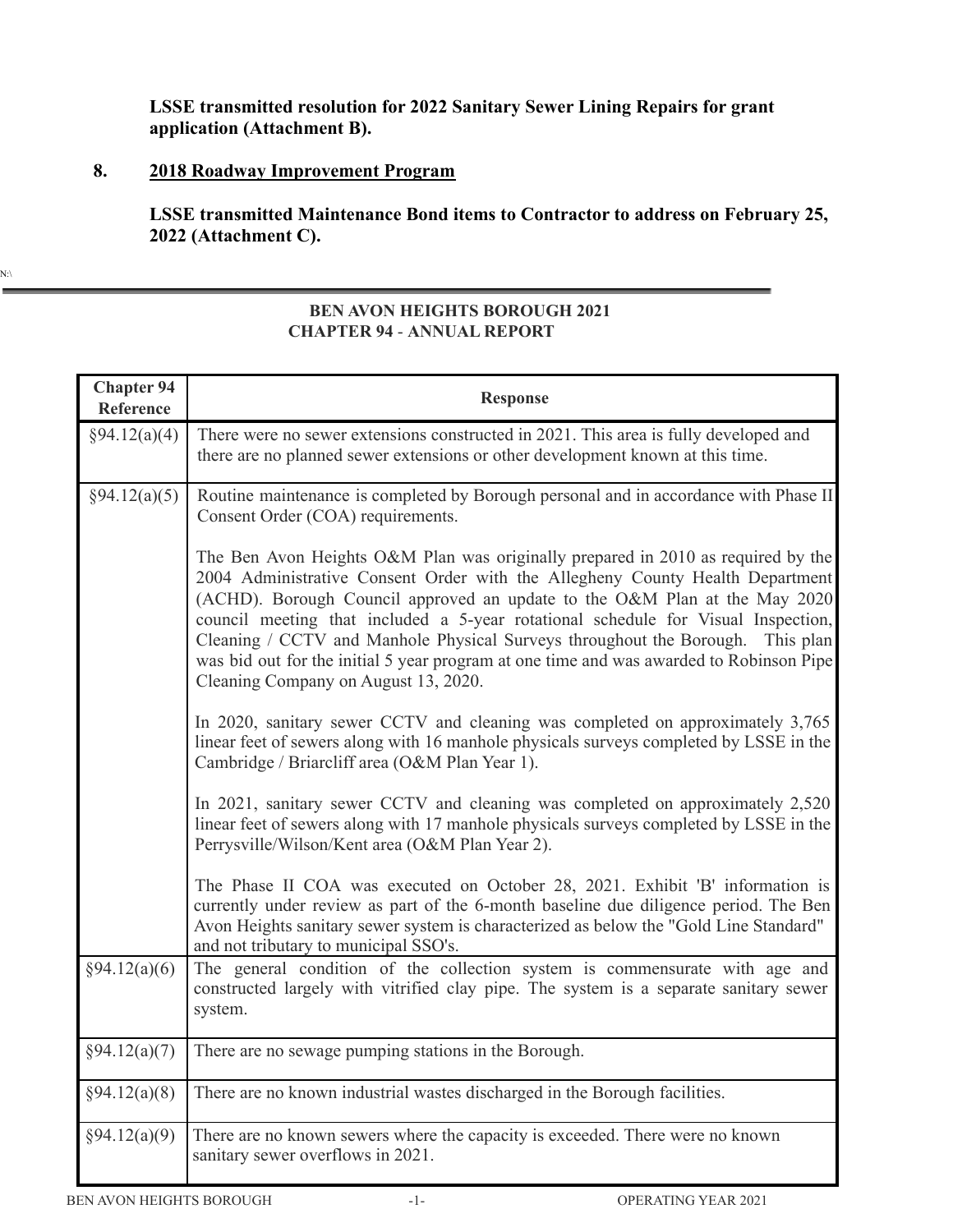11192.168. l 0.13\N-share\PROJ\4521452-06\OY 202I\Ben Avon Heights 2021 Ch 94.doc



846 Fourth Avenue, Coraopolis, PA 15108 (412) 264-4400 • (412) 264-1200 Fax

**Managing Principals:** Kevin A. Brett, P.E. Ned Mitrovich, P.E. Jason E. Stanton, P.E.

February 24, 2022

S. O. No. 452-10

#### **VIA EMAIL ONLY (benavonheightsborough6@gmail.com)**

Ms. Jessica DiNuzzo, Secretary Ben Avon Heights Borough 12 Lynton Lane Pittsburgh, Pennsylvania 15202

#### **Subject: Commonwealth Financing Authority LSA Grant Application 2022 Sanitary Sewer Lining Repairs**

Dear Ms. DiNuzzo:

Transmitted herewith is the resolution for the 2022 sanitary Sewer Lining Repairs project. Please review and pass the Resolution at the next Council's regular meeting and return same to this office for submission with the LSA Grant Application. The grant application must be submitted by March 15, 2022.

Should you have any questions, please contact Jacob C. Bajek, P.E. directly (Ext. 291).

Sincerely,

Kein A Bar

Kevin A. Brett, P.E. CPESC

John K. Heyl, P.E

KAB/JRH:als

Attachment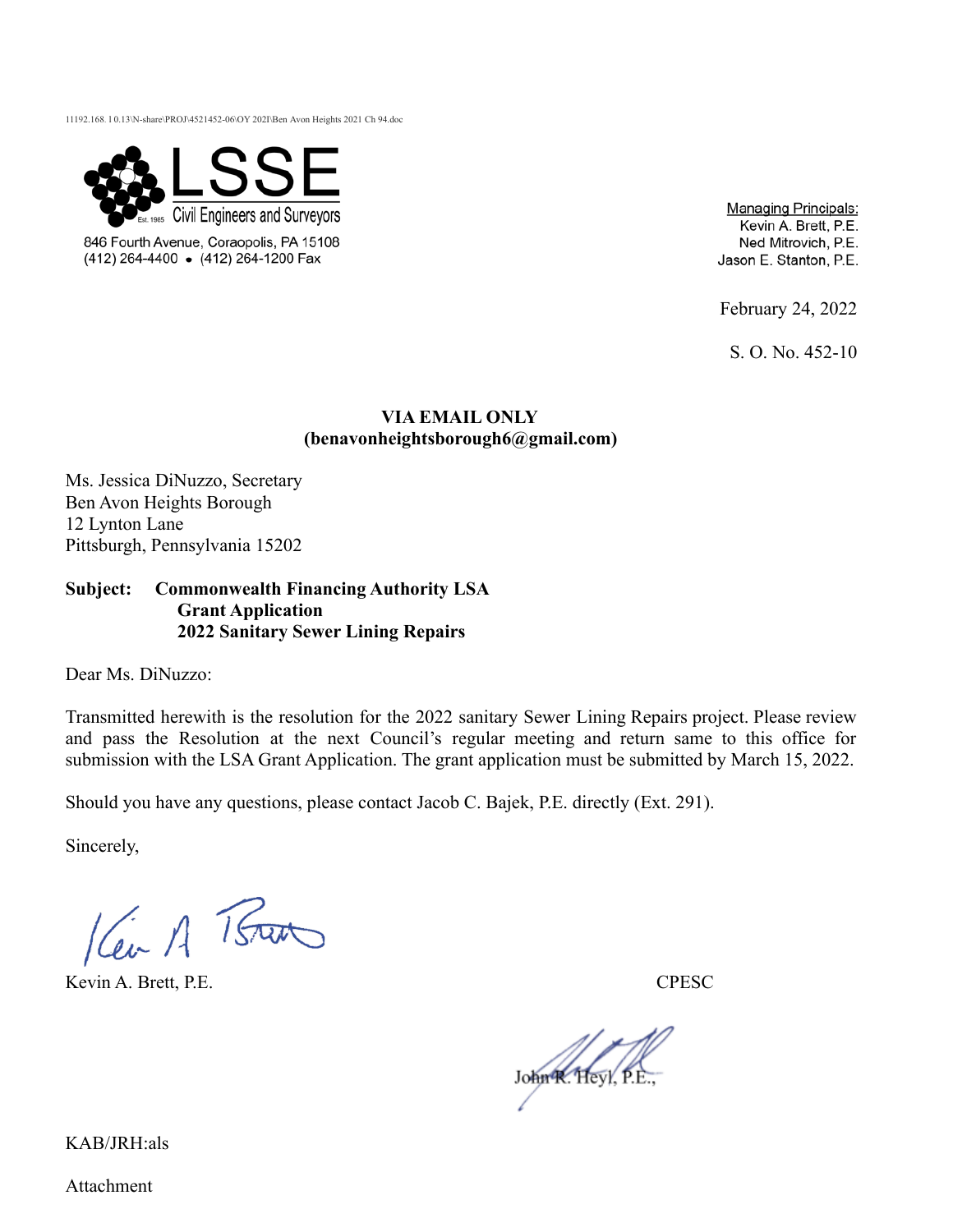Coraopolis, Allegheny County, PA . Greensburg, Westmoreland County, PA Albion, Erie County, PA . Dublin, Franklin County, OH Center Township, Beaver County, PA

N:\PROJ\452\452-10\O&M Plan Update\LSA Grant\Docs\45210C01 Resolution.docx

# ATTACHMENT B

# **BEN AVON HEIGHTS BOROUGH ALLEGHENY COUNTY, PENNSYLVANIA**

# **RESOLUTION NO.**

Be it RESOLVED, that the Ben Avon Heights Borough of Allegheny County hereby request a Statewide Local Share Assessment grant in the amount of \$150,000.00 from the Commonwealth Financing Authority to be used for the 2022 Sanitary Sewer Lining Repairs Project.

Be it FURTHER RESOLVED, that the Applicant does hereby designate Jason Brown, President and Jessica DiNuzzo, Secretary as the officials to execute all documents and agreements between the Ben Avon Heights Borough and the Commonwealth Financing Authority to facilitate and assist in obtaining the requested grant.

I, Jessica DiNuzzo, duly qualified Secretary of Ben Avon Heights Borough, Allegheny County, Pennsylvania, hereby certify that the foregoing is a true and correct copy of a Resolution duly adopted by a majority vote of the Ben Avon Heights Borough Council at a regular meeting held March 8, 2022 and said Resolution has been recorded in the Minutes of the Ben Avon Heights and remains in effect as of this date.

IN WITNESS THEREOF, I affix my hand and attach the seal of the Ben Avon Heights this  $8<sup>th</sup>$  day of March, 2022.

BEN AVON HEIGHTS BOROUGH (Name of Applicant)

**ALLEGHENY** (County)

Jessica DiNuzzo, Secretary



846 Fourth Avenue, Coraopolis, PA 15108 (412) 264-4400 • (412) 264-1200 Fax

**Managing Principals:** Kevin A. Brett, P.E. Ned Mitrovich, P.E. Jason E. Stanton, P.E.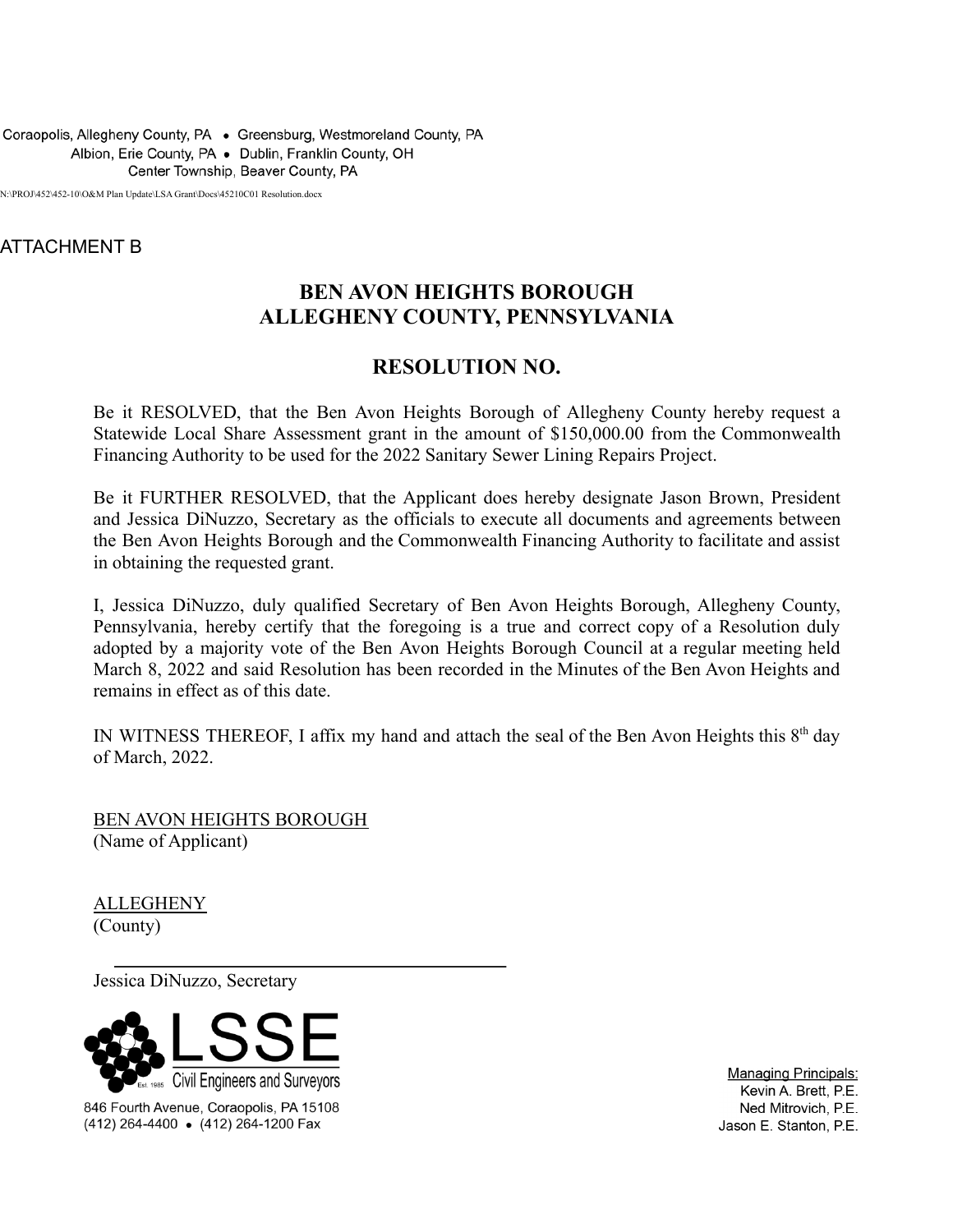February 25, 2022

S. O. No. 0452-2018

## **VIA EMAIL ONLY (cshields@shieldspaving.com)**

Mr. Tim Shields, President Shields Asphalt Paving, Inc. P. O. Box 672 Valencia, Pennsylvania 16059

#### **Subject: Borough of Ben Avon Heights Contract No. 18-R01 2018 Roadway Improvement Program Maintenance Bond**

Dear Mr. Shields:

This letter is to serve as reminder that prior to the expiration of the 18-month Maintenance Bond, crack sealing will be required to be performed on all roadways paved under this Contract. The following is a list of our findings that need addressed:

- 1. Oxford Road (Clovelly Road to Biddeford Road): Repair cracking in front of 14 Oxford Road and seal crack at the intersection of Clovelly and Oxford.
- 2. Banbury Lane (Clovelly Road to Perrysville Avenue): Seal cracks in front of House Nos. 23 and 25.
- 3. Briar Cliff Road (Clovelly Road to Banbury Lane): Seal cracks in front of House Nos. 3, 5, 7, and intersection of Clovelly and Briar Cliff.
- 4. Lynton Lane (Penhurst Road to New Brighton Road): Seal cracks in front of House Nos. 8 and 10.

Prior to completing, please notify LSSE and provide a work schedule. All crack sealing shall be sanded upon placement of sealant. All work must be completed before the Maintenance Bond expires on May 10, 2022.

Coraopolis, Allegheny County, PA . Greensburg, Westmoreland County, PA Albion, Erie County, PA . Dublin, Franklin County, OH Center Township, Beaver County, PA

N:\PROJ\452\452-200\2018\Docs\4522018C20 Shields Maint Bond.docx

ATTACHMENT C